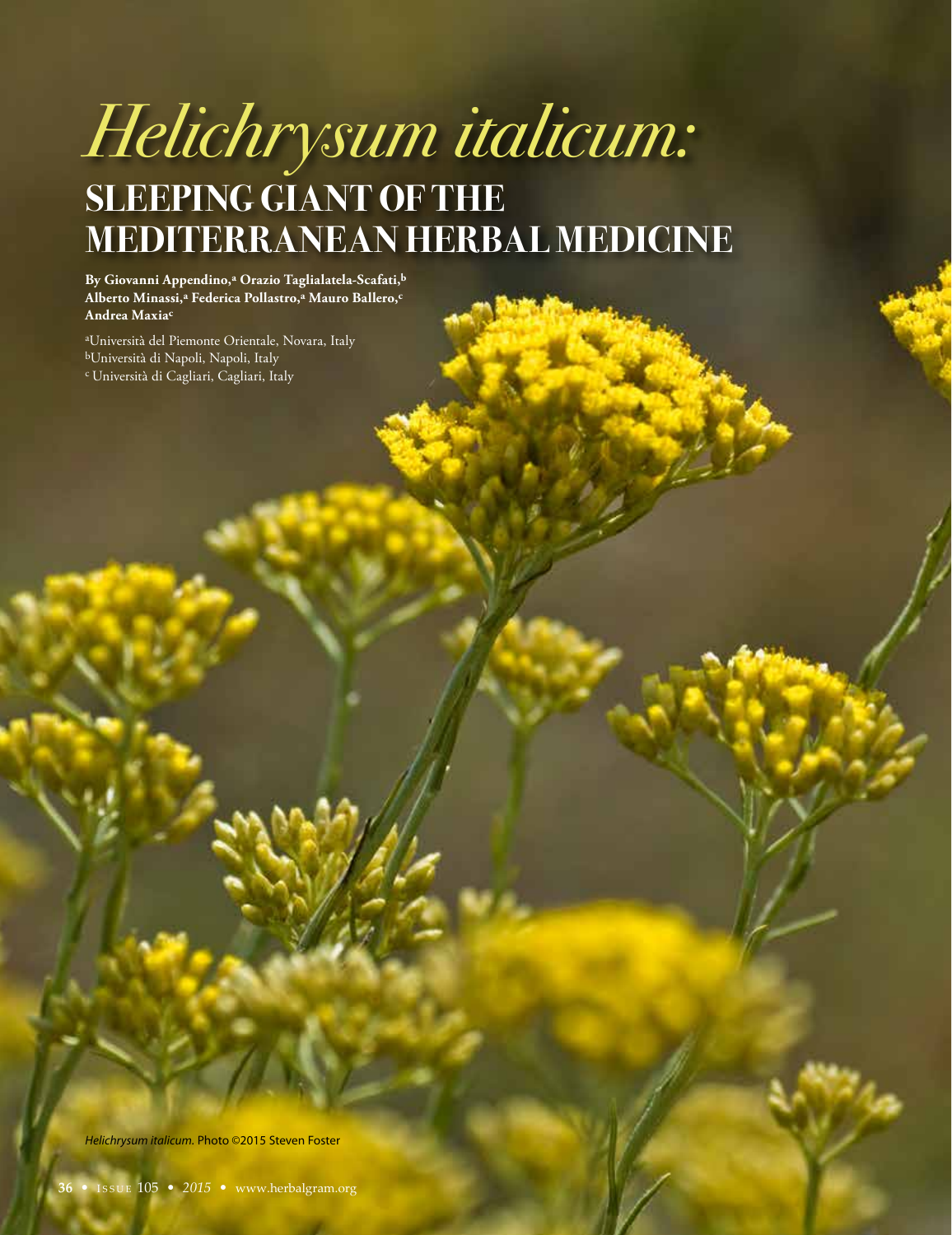## **Introduction**

*Helichrysum italicum* (Roth.) Don. (Asteraceae) is an iconic plant of the Mediterranean area (Figure 1), but the use of its essential oil in glamorous perfumes and personal care products has turned it into a veritable icon of luxury. However, just like the geographical distribution of *Helichrysum* species extends beyond the Mediterranean region, the properties of *H. italicum* are not limited to fragrance as they can benefit human health as well. In this context, *H. italicum* can be viewed as the sleeping giant of Mediterranean herbal medicine, and its extracts have the potential to be developed as dietary supplement ingredients just like its essential oil has been used successfully in perfumery and aromatherapy. Waking this giant will not be simple, but recent studies have provided the basis for a *Helichrysum* renaissance. This article outlines the fascinating ethnopharmacology of *H. italicum* in the light of modern molecular investigations of its constituents and their pharmacological targets, and highlights the extensive clinical studies carried out in 1930s Italy by Leonardo Santini, a physician and clinical investigator.

**Figure 1.** The yellow color of *Helichrysum* is as iconic to the Mediterranean area as the blue of the sea. Photo ©2015 Laura Morelli

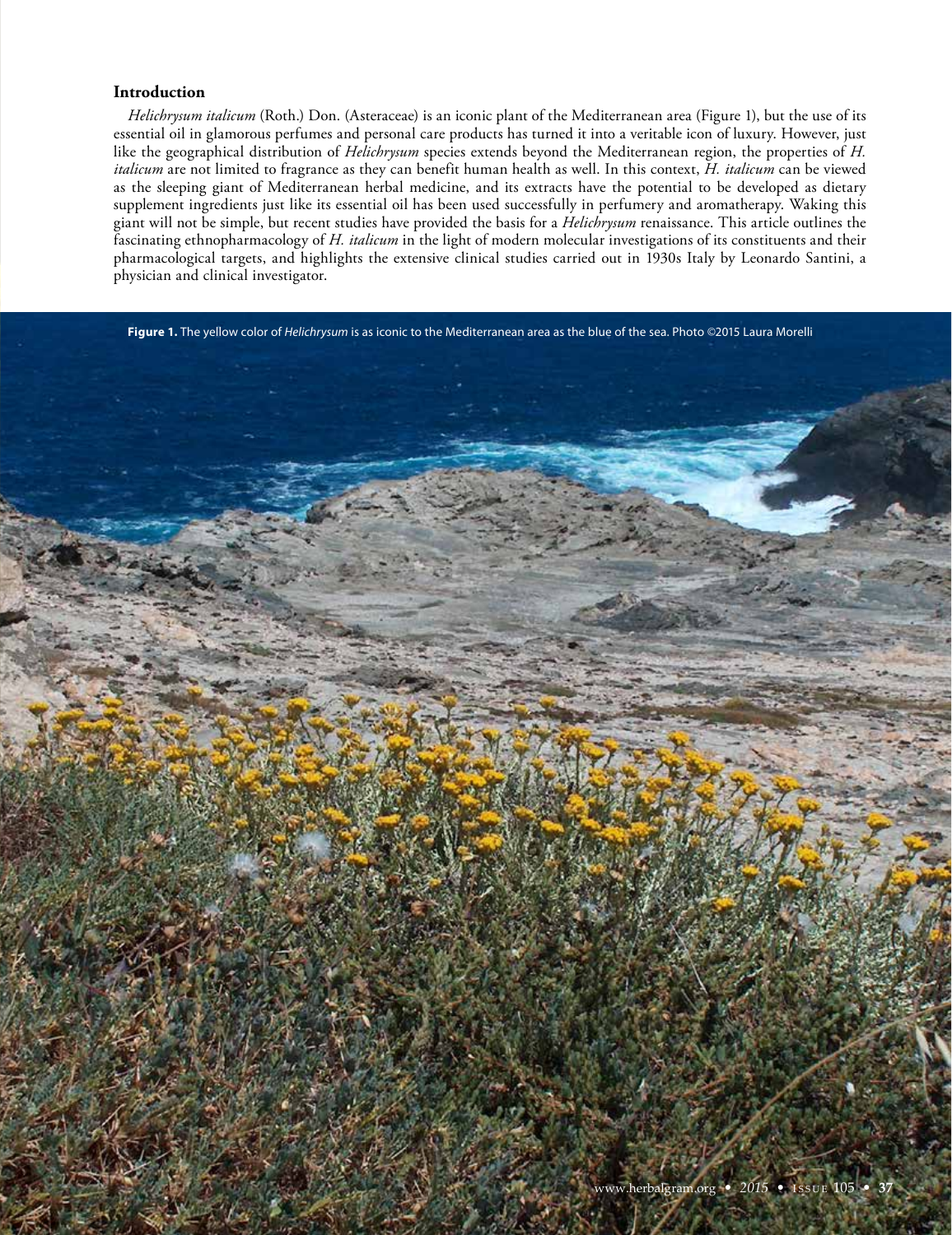# **How many** *Helichrysum* **species exist and why is their color is so fade-resistant?**

The genus *Helichrysum* belongs to the family Asteraceae and encompasses more than 500 different species, with hotbeds of biodiversity centered in the Mediterranean basin, South Africa, and Australia — three geographically and geologically unrelated areas.<sup>1</sup> This split distribution is presumably the result of parallel evolution from one or more ancestral and now-extinguished species. The name *Helichrysum* (from the Greek *helios* = sun and *krysos* = gold) makes reference to the bright yellow color of the flowerheads, which is particularly striking in full sun and also remarkably persistent in the dried plant. The name of the plant in many European languages — *perpetuino* and *semprevivo* in Italian, *immortelle* in French, *everlasting* in English, *siempreviva* in Spanish — recalls this property. The yellow color of *Helichrysum*'s flowerheads has been tied to the presence

of the chalcone (a particular type of flavonoid) isosalipurposide,2 and its steadfastness may be due to stabilizing co-pigments, to the anatomy of the flower that preserves the bracts' vacuolar contents from air oxidation, or to a combination of these factors. On the other hand, recent investigations on *H. italicum* failed to detect the presence of chalcones<sup>3</sup> — which are probably typical of the Northern species *H. arenarium* Moench*.* 4 — but found kaempferol-type flavonols instead.3 Therefore, the exact nature of the yellow pigment from *H. italicum* and, in general, of the resistance of *Helichrysum* flowerheads to fading, seem unclear. Interestingly, when mixed with mulberry (*Morus* spp., Moraceae) leaves and fed to silkworms, the flowerheads of *H. italicum* induce the production of naturally yellow silk, a material used in central Sardinia for the production of folk garments (Figure 2). Ancient Romans and Greeks decorated the statues of gods with wreaths of *Helichrysum* flowerheads, a practice mentioned by classic writers since the 7th century BCE. This use may seem curious, since existing classic statues are now the color of the original materials from which they were made (e.g., marble or bronze). However, they were originally vividly colored, and the yellow hue of *Helichrysum* in full sun would have given the effect of a gold crown on a polychromous figure.

# *Helichrysum italicum* **and its baffling scent**

*Helichrysum italicum* is a xerophytic shrub 30 to 70 centimeters high, branched at the base with small, linear, hairy leaves that give the plant an overall grey hue until the appearance of the yellow flowerheads in June or July



**Figure 2.** A girl from Orgosolo in central Sardinia wearing a scarf woven from silk obtained from *Helichrysum*-fed silkworms. (Photo courtesy Ninni Marras)

(Figure 3).1 It grows in dry, stony areas at an impressive range of altitudes from sea level to more than 2000 meters. From a botanical standpoint, *H. italicum* is an umbrella name that covers at least six distinct varieties widespread mainly in the Western European Mediterranean region. The best-known variety grows around the northern Tyrrhenian Sea, on the islands of Corsica and Sardinia and on the Tuscany islands (Figure 4). The Tyrrhenian *Helichrysum* generally is referred to as *H. italicum* Don. subsp. *microphyllum* (Willd.) Nyman — a plant that also grows on the Balearic Islands off the eastern coast of Spain (e.g., Majorca and Minorca) — but recent taxonomical work classifies it as *H. microphyllum* subsp. *tyrrhenicum* Bacch., Brullo & Giusso.5 Tyrrhenian *Helichrysum* is the variety most valued for the production of an essential oil that is used in perfumery and personal-care products. $\overline{6}$  Markedly, the *Helichrysum* note is used in commercial fragrances for both males and females (e.g., *Magie Noire* by Lancôme, *Femme*

by Rochas, and *Homme* by Van Cleef & Arpels).

*Helichrysum italicum* is also the most-investigated species in terms of ethnobotany and phytochemistry. Six other species of *Helichrysum* are endemic in the Western Mediterranean area, including: *H. frigidum* (Labill.) Willd*., H. montelinasanum* E. Schmid*, H. nebrodense* Heldr.*, H. saxatile* Moris*, H. siculum* (Sprengel) Boiss*.,* and *H. rupestre*  (Rafin.) DC.1 Each of these species has a distinct geographical distribution; *H. montelinasanum*, which grows only in a single location in Sardinia, has a particularly limited distribution.

*Helichrysum italicum* is famous and valued for its scent, which has been referred to as rosy, exotic, and spicy. The peculiar odor note was mentioned in the 1st century CE by Pliny the Elder, who, in his work *Naturalis Historia*, described it as not-at-all unpleasant and as being able to protect clothes from moths (*Vestes tuetur odore non ineleganti*).7 Indeed, the Tyrrhenian *Helichrysum* has a pleasant and persistent odor, different from that of the essential oil, and difficult to describe in terms other than "odor of *Helichrysum.*" It is reminiscent of the perfume of licorice (*Glycyrrhiza glabra*, Fabaceae), Indian curry, tobacco (*Nicotiana tabacum*, Solanaceae), and roses (*Rosa* spp., Rosaceae). Conversely, other European species of *Helichrysum* and other populations of *H. italicum* have an unpleasant phenolic note (which some people find annoying for its persistency)8\* that is different from the manure-like note typical of some African *Helichrysum* species.9 Despite its significance, the odor issue has been poorly investigated in terms

\*The foul odor is mentioned in some books as a distinctive character of *H. italicum* (see, for instance: Riva E. *Piante Medicinali*. Ghedini e Tassotti Editori; 1995, p. 274.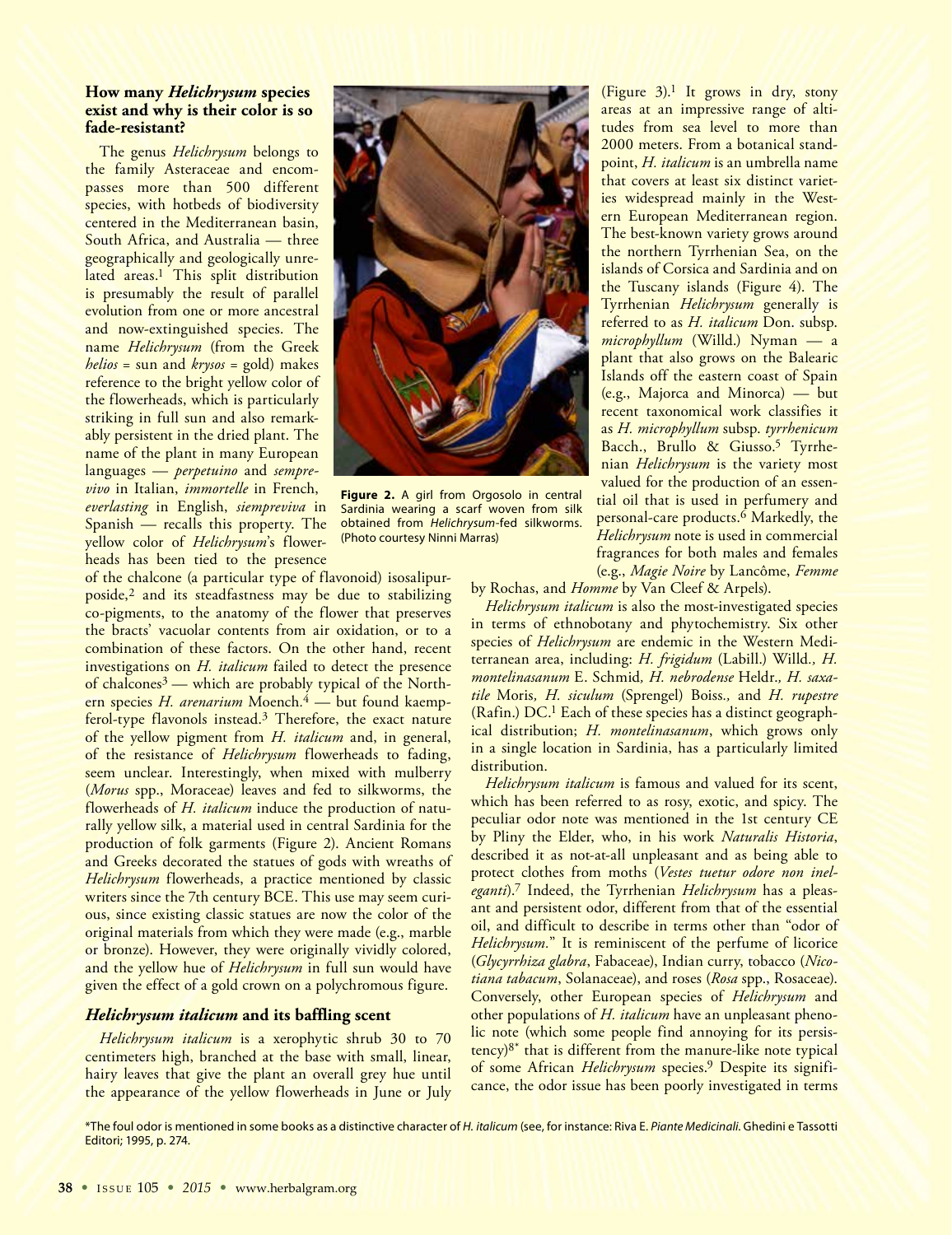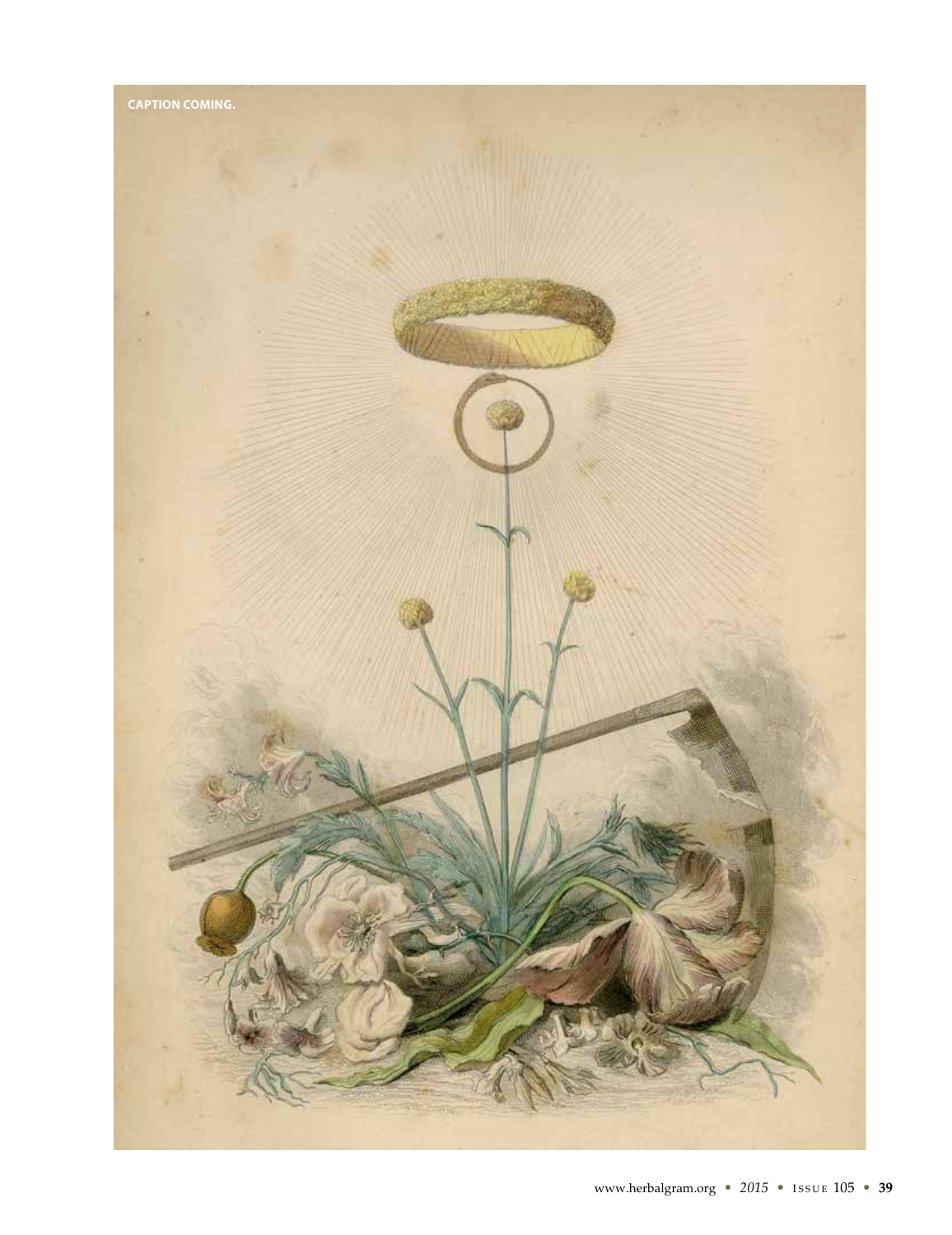of both pleasant and unpleasant notes. During steam distillation, the licorice note is lost and a bitter, woody note is generated, presumably by the degradation of non-volatile constituents. Overall, the essential oil and the plant are quite different in terms of olfactory properties.

# **Ethnopharmacology of Helichrysum italicum**

The largest body of ethnopharmacological information on *H. italicum* comes from the northern Tyrrhenian area, where the use of the plant is well documented in both human and veterinary medicine for the management of respiratory and digestive problems, and for topical wound healing.10-13 Thus, the plant is considered beneficial for inflammatory and infective airway conditions, including cough, bronchitis, laryngitis, and tracheitis. *Helichrysum italicum* also is used in herbal teas as a cholagogue (i.e., a bile stimula-

tor) and choleretic agent. The so-called *tisana del Quirinale* ("Quirinale" is the Italian equivalent of the White House) is a combination of *Helichrysum*, lavender (*Lavandula* spp., Lamiaceae), and fennel (*Foeniculum vulgaris*, Apiaceae), and the herbal tea was popular with two Presidents of Italy, Oscar Luigi Scalfaro and Carlo Azelio Ciampi.<sup>14</sup> Mixed with olive oil, *H. italicum* is used for the derma-



**Figure 3**. Tyrrhenian *Helichrysum* [*H. italicum* Don. subps. *microphyllum* (Willd.)] in full bloom. Note the chromatic contrast between the grey color of the plant and the bright yellow color of the flowerheads. (Photo courtesy Ninni Marras)

sought-after European honeys, the so-called *miele di spiaggia* (seashore honey).15 Bees do not forage on *H. italicum*, but, while visiting the plant, they become covered with the resinous material that coats the flowers and pass it on to the pollen collected from other plants, eventually producing a honey that retains the flavor of *Helichrysum*. In the Tyrrhenian area, the leaves are used like rosemary (*Rosmarinus*  officinalis, Lamiaceae) to flavor local dishes and salads, and to impart a "curry-like" note to pork meat and stuffings.16 The plant also is an ingredient in so-called Mediterranean curry (a mixture of *H. italicum*, onion [*Allium cepa*, Lilliaceae], rosemary, wild fennel, thyme [*Thymus vulgaris*, Lamiaceae],

*conchinchiensis),* whose seedlings and sprouts are used in Asia to prepare *banh khuc*, a delicacy of Vietnamese cuisine. *Helichrysum italicum* is the source of one of the most expensive and highly

and catnip [*Nepeta cataria*, Lamiaceae]). Owing to its anti-bacterial properties, *H. italicum* also has been used as a hop (*Humulus lupulus*, Cannabaceae) replacement in the production of beer. Finally, the use of *Helichrysum* to aromatize spirits and to prepare liqueurs is well documented, especially in Sardinia.

Helichrysum in the classic medical treatises

tological treatment of sun and fire burns and for wound healing. In veterinary medicine, the plant is used to treat cough in donkeys and joint ailments for both horses and donkeys.13 Curiously, the first modern investigations on the plant were spurred by these animal uses.

*Helichrysum italicum* also has culinary uses. These uses are quite different, however, from those of the archetypal edible *Helichrysum* (*H*.

**Figure 4:** Distribution of *H. italicum* subsp. *microphyllum* in the Western mentioned in all major Mediterranean basin.



medical treatises of the Greco-Roman tradition. In many of them, a botanical distinction is made between the species with large flowers (e.g., *H*. *stoechas* group, from the ancient name of the Hyères Islands off the French Côte d Azur) and those with small flowers (e.g., *H. italicum* group) — the two main types growing in the Mediterranean area — but the

*Helichrysum* is

† For a superbly annotated modern edition of Theophrasto's *Historia Plantarum*, see: Amigues S. *Théophraste Recherches sur le plantes*. Belin, Paris, 2010. For a survey on the anti-inflammatory plants mentioned in herbaria from the XVI-XVII century, see: Adam M, Berset C, Kessler M, Hamburger M. Medicinal herbs for the treatment of rheumatic disorders—A survey of European herbals from the 16th and 17th century. *J Ethnopharmacol* 2009;121:343-359.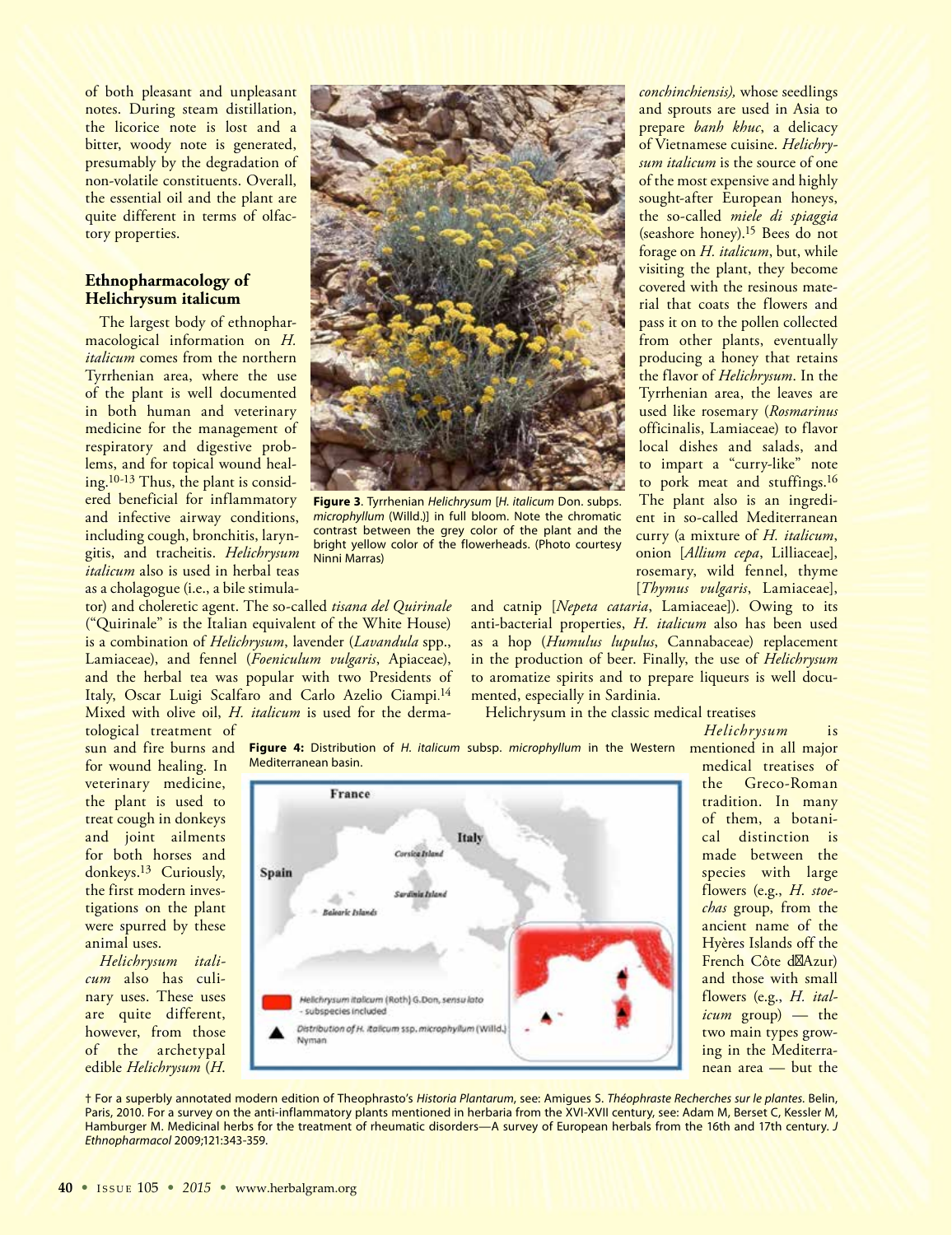same properties are assigned to both species. Theophrastus (3rd century BCE) — in his *Historia Plantarum*, the oldest extant medicinal plant treatise from the Western tradition† — mentioned the application of *Helichrysum* mixed with honey to treat burns and wounds,17 while Dioscorides (1st century CE) reported the use of a medicinal wine from *Helichrysum* to treat arthritic conditions and sciatica.19,20 Similar information is provided by Pliny the Elder in his *Naturalis Historia*, and the medical literature of the Renaissance often referred to these sources, with emphasis on the treatment of back and hip pain. The Italian Renaissance physician and botanist Castore Durante (1529-1590) also noted the use of a medicinal wine infused with *H. italicum* flowerheads to treat liver disorders, and further recommended a decoction of the plant for catarrh.21

Overall, the most common medical uses of *Helichrysum* documented by ancient authors were as a topical antiseptic, a cicatrizing (i.e., scar-forming) agent, for joint health and liver protection, and as a treatment for airway infections. Peculiarly, Theophrastus classified *Helichrysum* as a mind-altering plant,17 presumably because of its use in ritual fumigations. A similar use of *Helichrysum* is widespread in South Africa,<sup>9</sup> and some species are traded as psychotropic agents.9 In fact, an African *Helichrysum* species is the only plant besides cannabis and hemp that contains cannabinoids, although researchers have isolated only the non-psychotropic agent cannabigerol (CBG) in the species.18

Helichrysum essential oil and its use in medicine and aromatherapy

The essential oil of *Helichrysum* is obtained from biomass of various geographical origins (e.g., the Balkan Peninsula, Ukraine, Corsica, Sardinia, Provence, and Spain),<sup>6</sup> and once was used mainly for the aromatization of pipe tobacco. Factors related to the Balkan wars of the 1990s as well as *Helichrysum*'s increased popularity in aromatherapy, perfumery, and cosmetics, led to a shortage of plant material that stimulated cultivation and collection in the Western part of the Mediterranean region, especially in Corsica and Sardinia.6 The absolute is used only in perfumery, while the essential oil is employed in medicine and aromatherapy. The introduction of the oil of *H. italicum* in aromatherapy originated in France, and was popularized in English-speaking countries by aromatherapist and author Kurt Schnaubelt, who notably considers interchangeable the many uses of the pinenerich oil and neryl ester-rich oils.

The essential oil of Tyrrhenian *Helichrysum* is significantly different from the oil of *H. italicum* subspecies and other *Helichrysum* species; it is characterized by a high content (25-45%) of neryl esters (acetate, isobutyrate, isovalerate), which are considered the plant's most distinctive constituents.22-26 Also, the sesquiterpenoid fraction of the oil (about 10-20%) is distinctive, containing the bisabolane-deriviative curcumene, bisabolane cycloadducts (italicenes), and eudesmane alcohols (rosifoliol).22-26 The oils of *Helichrysum* from the Balkan peninsula and the Adriatic coast of Italy contain mainly pinenes, and, like some oils of French cultivation, they have a high (ca

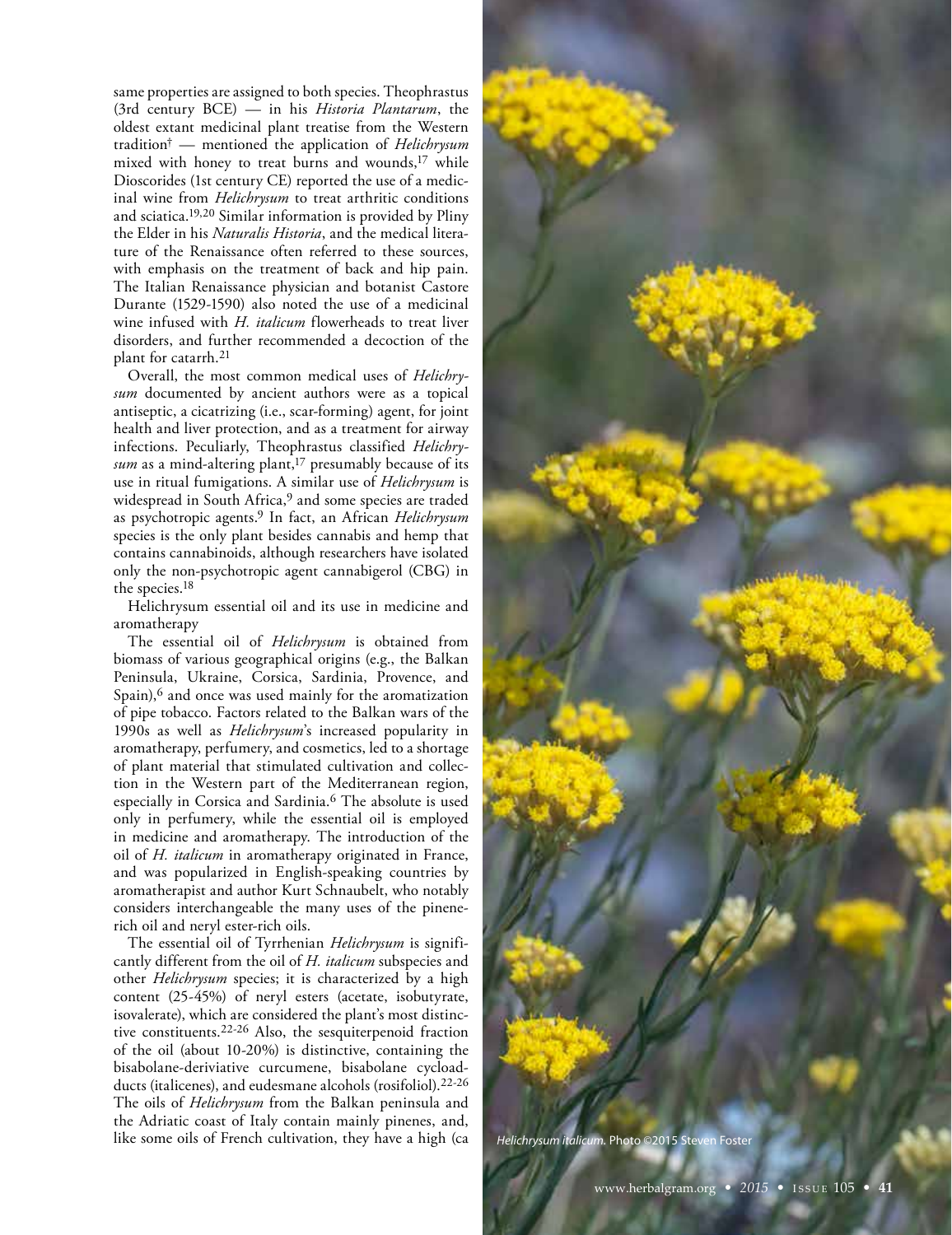20%) curcumene content.6 The oils of *Helichrysum* also contain a series of diketones (italidiones) probably derived from the thermal degradation of non-volatile pyrones that are abundant constituents of several *Helichrysum* species.22-26 Since these diketones are likely artifacts, their concentrations may be related to the duration of the distillation process, but their value as markers is limited because of their presence in the oils of other species of *Helichrysium*. The licorice note of Tyrrhenian *Helichrysum* is lost during steam distillation, while the compound(s) responsible for the unpleasant phenolic odor of some *Helichrysum* plants and oils, as previously mentioned, have not been characterized yet. Despite the popularity of *Helichrysum* essential oil, the molecular bases of its sensory properties have not been characterized fully.

*Helichrysum* oil is obtained by steam distillation of the flowerheads, and its yield is rather low, rarely above 0.1% of the starting fresh biomass.22-26 This, along with the low biomass production of the plant, is responsible for the high price of the oil, which is currently one of the most expensive in the market (roughly 2,000 euro/kg). The composition of the oil is variable, even among samples of the same geographical origin; the texture and acidity of the soil seem to have a marked effect. Rich in neryl esters and diketones, Tyrrhenian *Helichrysum* oil is the variety most valued in perfumery and most used in aromatherapy, although it is not clear if the contents of neryl esters and diketones alone can explain this preference.6,26 Owing to differences in the composition of the essential oil from *H. italicum*, it is possible that specific properties are associated with specific types of essential oil, but this issue has not yet been systematically investigated.

The main use of the essential oil of *Helichrysum* is to fade or reduce scars. Despite the lack of animal and human studies to substantiate this application, many practitioners are convinced of its utility for this purpose.27 Another important use of the oil is for the treatment of bleeding wounds, an indication for which it is considered the essential oil of preference. For this indication, it has been suggested that the oil is best used undiluted to help sanitize the wound, foster its closure, and relieve pain. For all other uses, the oil is diluted in fixed oil.27 The essential oil also has been used in combination with lavender (*Lavandula angustifolia*, Lamiaceae) and tea tree oil (*Melaleuca alternifolia*, Myrtaceae) to soothe skin conditions associated with chemotherapy such as palmar-plantar erythrodysesthesia, otherwise known as hand-food syndrome (a trophic skin disorder associated with the use of anticancer drugs, including both cytotoxic [capecitabine, taxanes, camptothecins] and targeted [monoclonal antibodies such as cetuzimab as well as kinase inhibitors including erlotinib, sorafenib, and sunitinib]chemotherapy agents).<sup>27</sup> Similar combinations of essential oils with anti-VEGF (vascular endothelial growth factor) or anti-EGF (epidermal growth factor) agents can be used to manage chemotherapy-induced acne and the "face powder" desquamation associated with the use of 5-fluo-

rouracile and irinotecan.27 Despite the success of *Helichrysum* oil as an anti-aging agent, no published clinical data support the "Fountain of Youth" claims of some cosmetic products, although proprietary data might exist.

The growing use of *Helichrysum* oil in aromatherapy and medicine should stimulate randomized, controlled trials to assess its efficacy and help define standards of composition for the medicinal use of the oil, as has been done with neryl esters for use in perfumery.

# **Modern studies on Helichrysum: The contribution of Leonardo Santini**

Leonardo Santini (Figure 5) is considered the father of modern studies on *Helichrysum*. He was born in 1904 in Molazzana, a small village near Lucca, in Northern Tuscany.‡ His father was a physician, as were many of his relatives. Santini earned a degree in medicine from the University of Pisa and, later, started a medical practice in Castelnuovo di Garfagnana, a small town in Northern Tuscany famous for being governed during the Renaissance by the poet Lodovico Ariosto. The involvement of Santini with *Helichrysum* is reminiscent of that of William Withering with foxglove (*Digitalis purpurea*, Plantaginaceae). Just like Withering was "tipped" on the properties of foxglove by an "old lady" of a country village, Santini was introduced *Helichrysum*'s healing properties by a mule-driver who claimed to have successfully managed his donkeys' cough with *canugioro*, the local name for *H. italicum*. (Since donkeys are more stoic than horses, cough generally is indicative of an advanced respiratory disease.) This, coupled with his awareness of the plant's widespread use for similar conditions in horses, led Santini to administer a decoction of the plant to some of his patients who were suffering from bronchitis and asthmatic cough. Not only did their respiratory conditions improve, but also other unrelated diseases

**Figure 5.** Leonardo Santini (1904- 1983), the father of modern studies on *H. italicum*. (Photo courtesy of Maurizio Santini)



from which they were suffering — particularly psoriasis and arthritis. Intrigued by these observations, Santini started to experiment with a decoction and syrup from *H. italicum* in the late 1930s, summarizing more than two decades of observations in a series of articles that were published from 1949 to 1953 in Italian journals with unfortunately limited distribution outside the community of general practitioners.<sup>28-31</sup> Santini determined that the clinical activity of *Helichrysum* was similar of that of cortisone — a

‡ Most information on the life of Leonardo Santini, including his picture, was provided by his son Maurizio, to whom the authors are grateful. The life of Leonardo Santini also was outlined in a commemorative speech given by Paolo Mantegazza, the Rector of the University of Milano and the former Dean of the School of Medicine of Milano, on May 9, 2004 at Castelnuovo di Garfagnana during the commemoration of the 100th anniversary of the birth of Leonardo Santini.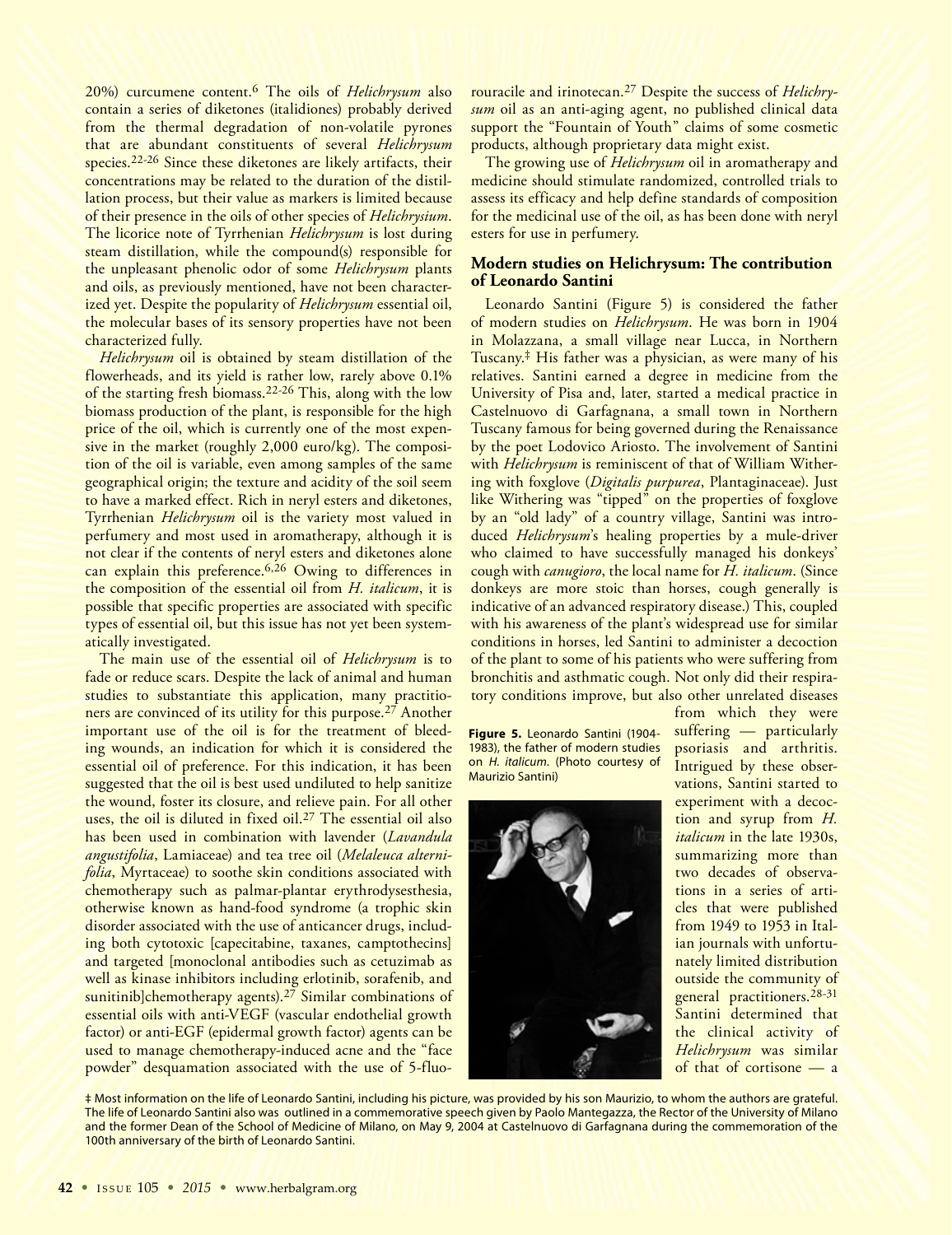*Helichrysum italicum.* Photo ©2015 Steven Foster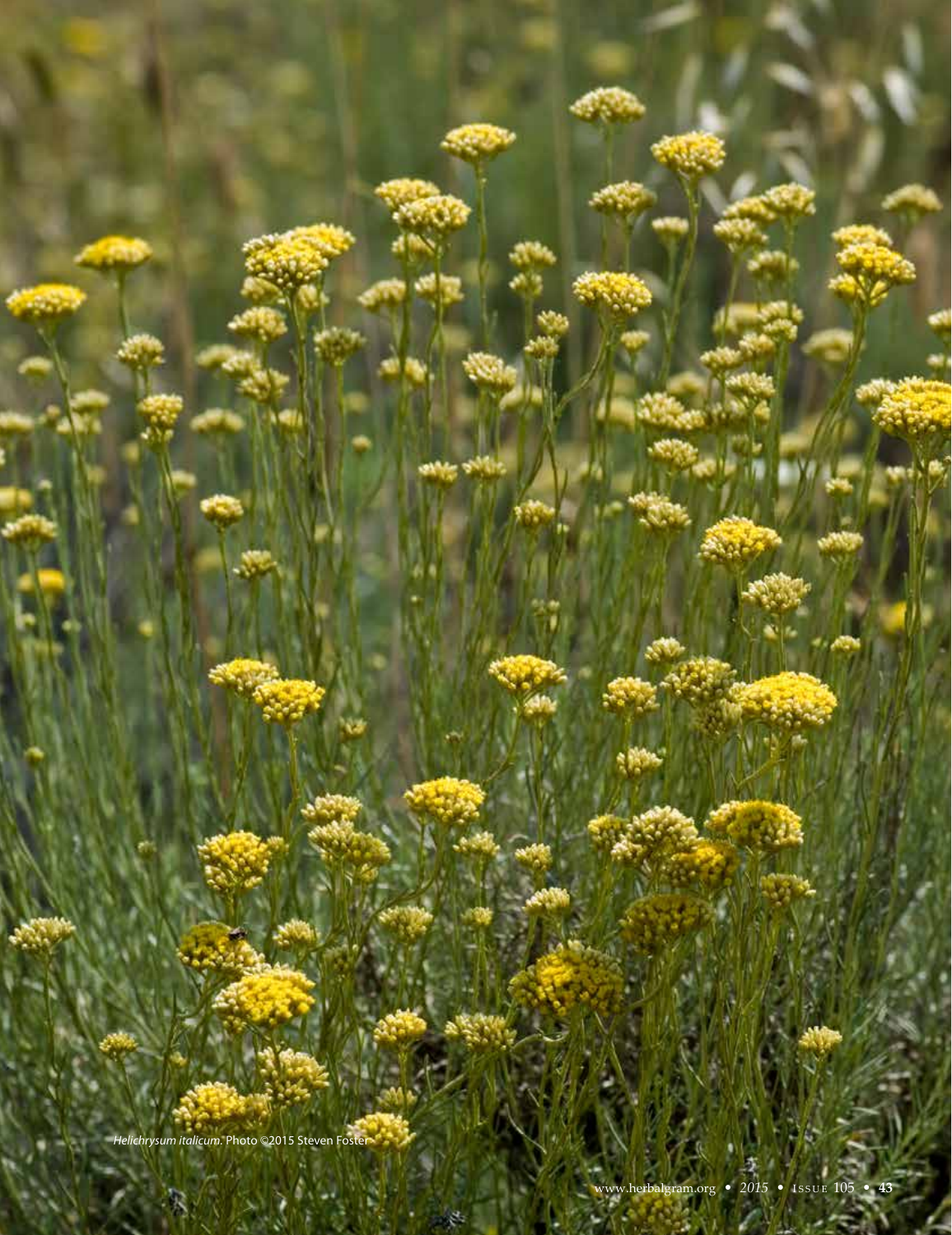drug in short supply at the time — and also reported an insulin-sensitizing activity in animal experiments. The proposed cortisone-like compound was named helichrysin, but it was never characterized chemically. Santini found the decoction's anti-psoriatic activity to be particularly useful and treated hundreds of patients with the condition. The beneficial effects of the treatment were confirmed in two independent clinical studies carried out in the 1950s.28-31 More recently, the results of a small open study from 1995 supported the use of a 5% decoction for the treatment of psoriasis.32 After three weeks of treatment, all study participants improved, with relapses observed within two months post-treatment. Though spontaneous regression of psoriasias is not uncommon, these studies provide a rationale for the initiation of controlled, double-blind, clinical trials for the use of *H. italicum* in managing psoriasis.

Santini also observed positive results from the use of an aerosolized *Helichrysum* decoction for allergic rhinitis and a *Helichrysum* ointment for the treatment of solar and fire burns, chilblains, venous stasis, varicose veins, and hemorrhoids. Interestingly, a topical product containing an extract from *H. arenarium* (L.) Moench. was developed in the former USSR for the management of radiation burns.<sup>33</sup>

The publication of Santini's studies in the early 1950s piqued the interest of Renzo Benigni — the chief pharmacologist of the Italian company Inverni della Beffa who started systematic studies on the plant, including the formulation used by Santini (a simple 5% decoction of the

dried flowerheads). Benigni found that filtration of the decoction led to a considerable loss of activity, suggesting that the active constituents had limited solubility in water, where it was dispersed and not well dissolved. To obtain more reproducible animal data, he investigated an extract ("Fraction H") produced using an organic solvent. This product exhibited some cortisone-like activity, and, at a dosage of 5 mg/ day, could significantly prolong the

life of rats whose adrenal glands had been surgically removed.33 A series of clinical studies in various Italian centers substantially confirmed the findings of Santini, showing that Fraction H could replace, to varying degrees, corticosteroids in many of their uses without their adverse side effects.33 Benigni, however, never published his findings; he only summarized them in a *Helichrysum* monograph that appeared in the monumental

treatise on medicinal plants he coauthored with Capra and Cattorini.33 In the wake of Santini's studies, a *Helichrysum* syrup was commercialized in the Italian pharmaceutical market as a cough syrup. However, the lack of standardization and information on the active principle led to the product's demise when more stringent rules on pharmaceutical products were introduced in Italy in the late 1960s. Notably, a small clinical study in 1981 on children affected by tracheo-bronchitis found a *Helichrysum* decoction highly efficacious.34

### **Phytochemical and pharmacological studies on**  *Helichrysum italicum*

Most recent phytochemical analyses of *H. italicum* have focused on the northern Tyrrhenian variety (*H. italicum* subps. *microphyllum*), which Santini used in his clinical studies. The most common non-volatile constituents of this plant belong to the acylphloroglucinol and pyrone classes of ketides. These compounds can occur in *H. italicum* as a monomer (micropyrone), symmetrical dimer (helipyrone), or mixed dimer (arzanol) (Figure 6).35

Arzanol is the best characterized of these ketides in terms of bioactivity. Its name is derived from the small town of Arzana (Figures 7) in East Sardinia, where the plant that yielded this compound was collected.35§ Arzanol has an antiinflammatory profile not unlike that of curcumin, suggesting that the association of *H. italicum* with curry might

#### **Figure 6.** A selection of phytochemicals from *H. italicum*.



**Figure 7.** An aerial view of Arzana, the small town in Eastern Sardinia near which the sample of *H. italicum* containing arzanol was collected. (Photo courtesy Elisabetta Loi)



§ For a review on the biological profile of arzanol, see: Kothavade, PS, Nagmoti DM, Bulani VD, Jvekar AR. Arzanol, a potent mPGES-1 inhibitor: novel anti-inflammatory agent. *Scient World J.* 2013; doi: 10.1155/2013/986429.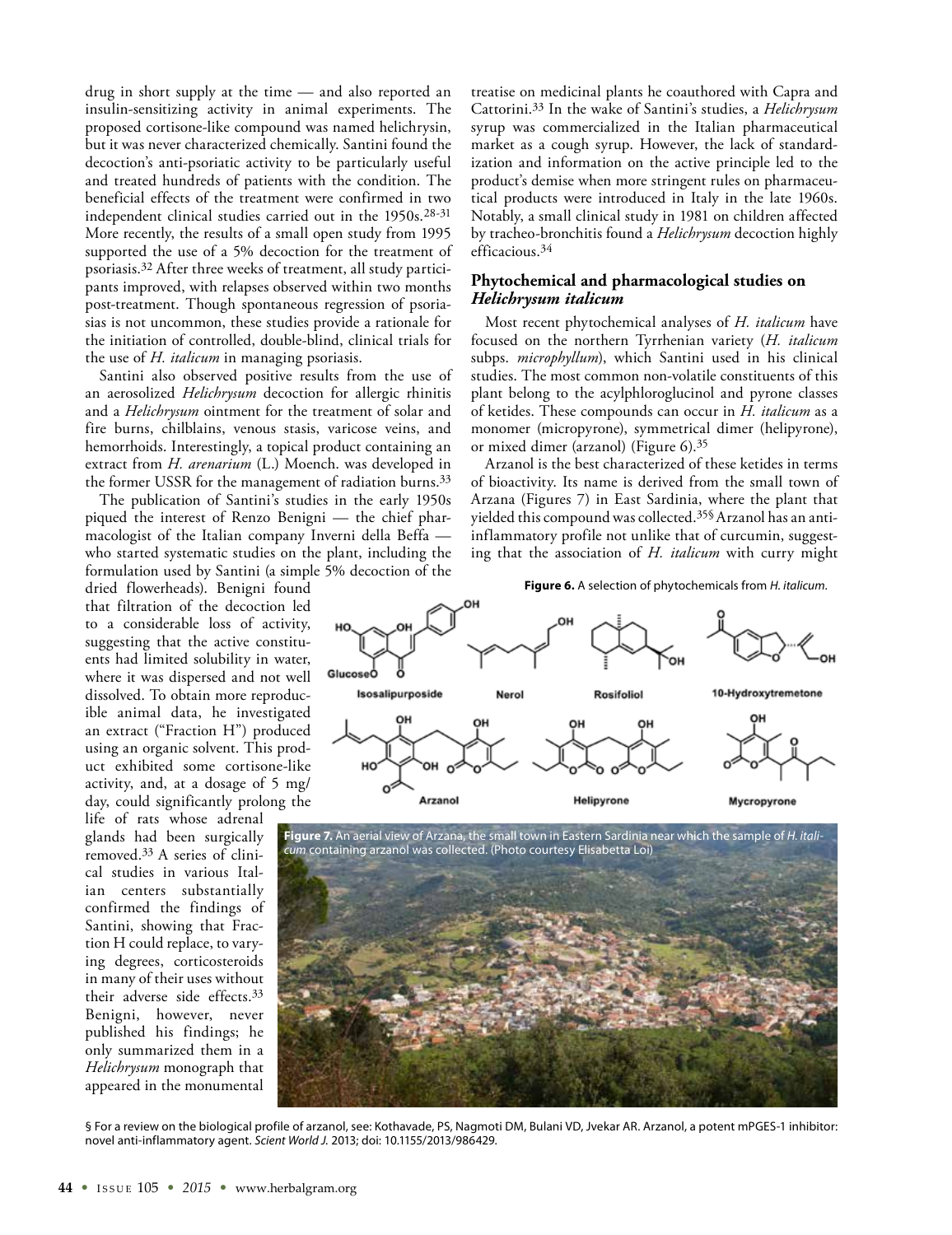extend beyond olfaction. (Both turmeric and *Helichrysum* essential oils contain the volatile curcumene sesquiterpene.) Arzanol interrupts pro-inflammatory signaling and increases antioxidant protection by acting at distinct time-domain targets.36 The enzymes mPGES-1 and 5-LO are key players in the generation of inflammatory eicosanoids (the prostaglandin  $PGE<sub>2</sub>$  and leukotrienes, respectively) and represent the short-time domain target for arzanol, while the pro-inflammatory transcription factors NF-kB represent its primary long-term target.<sup>35</sup> The net result is the inhibition of the production of inflammatory cytokines (TNF- $\alpha$ , IL-1b, IL-6) and inducible inflammatory enzymes (COX2 and mPG2S). A study in 2011 found that, in contrast with non-steroidal antiinflammatory drugs (NSAIDs), the production of beneficial prostanoids like  $PI_2$  was not affected by arzanol, which retained activity in an in vivo model of inflammation (carrageenaninduced pleurisy in rats).36

Arzanol is refractory to chemical modification, but its structure-activity relationships can be elucidated by total synthesis, highlighting the relevance of its decoration of hydroxyls and heterodimeric structure for the inhibition of mPGES-1 and 5LO.37 The symmetrical pyrone dimer helipyrone was much less potent

against these anti-inflammatory targets, as was the monomeric phloroglucinol micropyrone. Arzanol also has shown remarkable antibacterial activity, outperforming the fluoroquinolone norfloxacin against many strains of superbacteria of the infamous methicillin-resistant *staphylococcus aureus* (MRSA) type.38 Polar fractions from extracts of *H. italicum* display anti-biofilm activity against the gram-negative pathogen *Pseudomonas aeruginosa*. 39 In this context, it is interesting to note that a mixture of heterodimeric phloroglucinols known as arenarin was developed as a skin-andeye antibacterial agent in the former Soviet Union.<sup>40</sup> The polyphenolic phloroglucinyl component makes arzanol a potent antioxidant, equipotent to caffeic acid and more potent than other plant-derived polyphenolics such as nordihydroguaiaretic (NDGA) acid, magnolol, and even myrtucommulone from myrtle (*Myrtus communis*, Myrtaceae) in in vitro assays of antioxidant activity.37,41 Arzanol also was shown to inhibit lipid peroxidation in a series of in vivo systems.<sup>42</sup> Taken together, these observations suggest that arzanol may be the major bioactive constituent of helichrysin, the crude preparation of *Helichrysum* used by Santini in his clinical investigations.

Apart from arzanol, *H. italicum* contains additional bioactive constituents that could complement its antiinflammatory activity. For instance, the flowerheads and aerial parts are rich sources of ursolic acid (up to 0.5% by dry weight)38 — an anti-inflammatory triterpenoid and popular cosmetic ingredient $43$  — and also of benzofurans of the tremetone type,<sup>38</sup> some of which have shown anti-spasmodic effects.<sup>44</sup> A mixture of methylketones and sterols known as tremetol was long considered the toxic



The major areas of H. *italicum* cultivation in the Western Mediterranean region are Corsica and Sardinia, and most biomass produced there is acquired by the cosmetic and the perfumery industry and distilled.

> agent responsible for the plant-induced "milk sickness" that devastated large areas of the American Midwest in the first half of the 19th century (and whose most famous victim was Abraham Lincoln's mother).45 However, pure synthetic tremetone was not capable of reproducing the toxicity of extracts from white snakeroot (*Ageratina altissima*, Asteraceae), which is now considered the most likely plant source of milk sickness, although the nature of the toxin(s) involved is still unclear.46 Also noteworthy is the presence of an unusual class of lipids, named santinols in honor of Leonardo Santini, in Tyrrhenian *H. italicum*. 38 Santinols are glycerides of branched medium-chain acids that represent a novel type of plant lipids. Curiously, one of the acids present in santinols (2-methyl-3-oxovaleric acid) is a marker for the diagnosis of propionic acidemia, a human genetic disease, which had never been identified before in plants.38

> *Helichrysum italicum* shows remarkable plasticity in terms of growing conditions, thriving both on the coast and in the mountains with no apparent preference for a particular type of substrate (calcareous, acidic, sandy, stony). This ecological adaptability translates into a heterogeneous morphology, the presence of numerous ecotypes and varieties, and, ultimately, phytochemical polymorphisms. Thus, several chemotypes of *H. italicum* exist, characterized by distinct phytochemical profiles and therefore unlikely to be pharmacologically equivalent. In particular, the presence of high concentrations of arzanol seems characteristic of the northern Tyrrhenian population of *H. italicum* (subps. *microphyllum*); commercial samples from the southern Tyrrhenian area as well as those of Adriatic origin did not contain significant amounts of this compound.<sup>34</sup>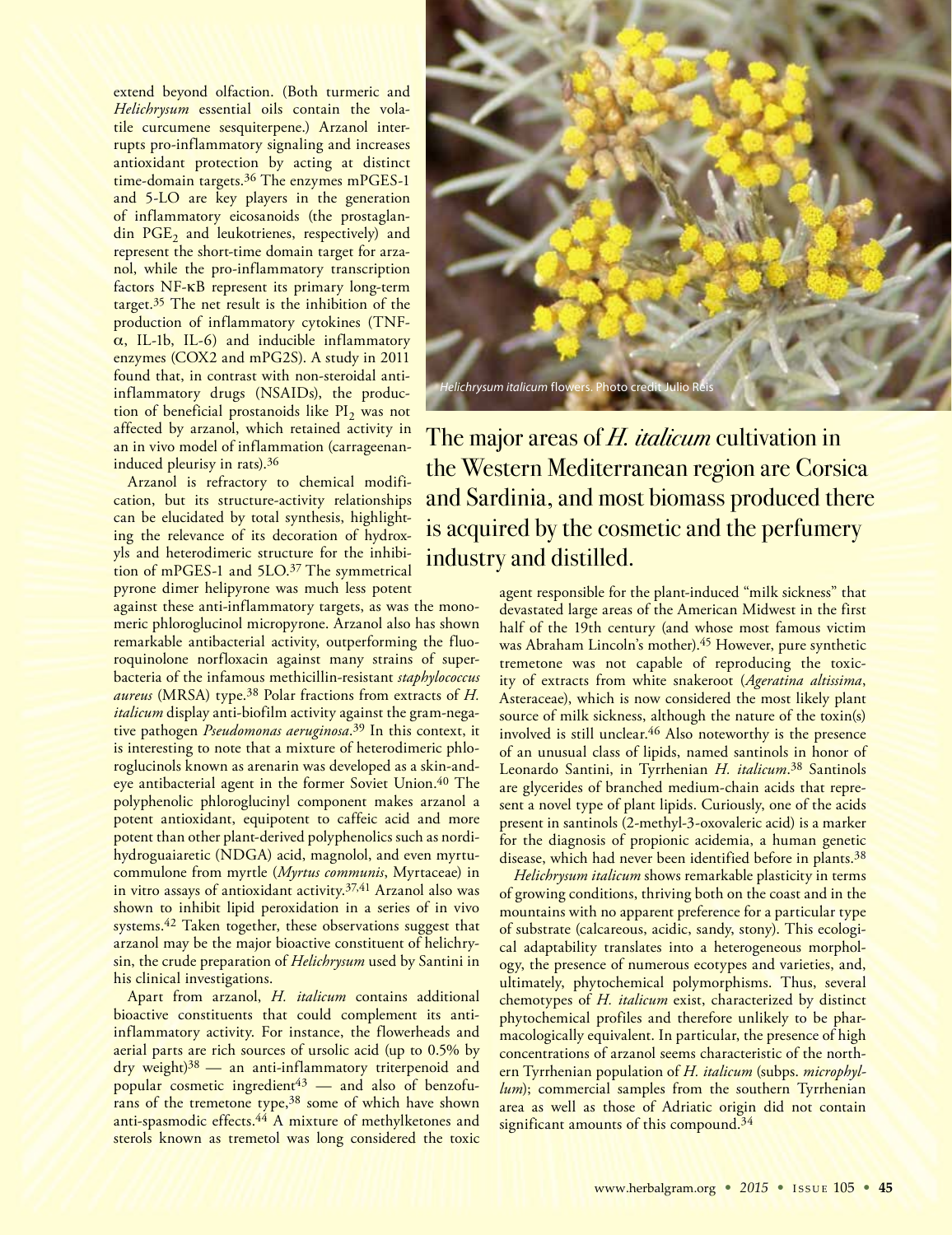#### **The Helichrysum italicum supply chain**

*Helichrysum* species have been commercially available as ornamentals since the 17th century. The species popular in nurseries today are mainly non-European, including *H. bracteatum* Andr. from Australia, *H. bellidioides* Willd from New Zealand, and *H. petiolatum* DC from South Africa. The most popular European species available in nurseries are *H. stoechas* (L.) Moench. from the Balkans and *H. arenarium* (L.) Moench. DC. from Eastern Europe. *Helichrysum italicum* is of more limited availability in the horticultural market; the commercial material used by the perfumery and cosmetic industries is rather heterogeneous and is derived from both cultivation and wild collection in different regions.6 Apart from the northern Tyrrhenian area, *H. italicum* can be found along the Adriatic coast of Italy, the estuary of the river Po, and in Southern Italy. The major areas of *H. italicum* cultivation in the Western Mediterranean region are Corsica and Sardinia, and most biomass produced there is acquired by the cosmetic and the perfumery industry and distilled. Essential oil production is highly fractionated, and it is difficult to estimate the total amount of oil produced. The medicinal supply chain of *H. italicum* remains underdeveloped, and, given the high price of the essential oil, many producers find it more convenient to distill the plant and sell the oil rather than to commercialize the whole plant for the production of extracts. The essential oil is produced exclusively from the flowerheads, while the rest of the plant — which contains significant amounts of secondary metabolites and could in principle be used to produce extracts  $-$  is left in situ.<sup>48</sup>

The expense of the oil, especially of Tyrrhenian origin, provides incentive for economically motivated (i.e., intentional) adulteration. Currently, there are no established reference criteria for medicinal-grade *Helichrysum* oil, but the aromatherapy market, like the perfumery market, emphasizes oil of Corsican origin, which sells at a considerably higher price. Remarkably, some vendors of "Corsican" *Helichrysum* oil provide a GC (gas chromatograph) profile on their websites that does not qualify the oil as of Corsican or Tyrrhenian origin. Low nerol contents and high hydrocarbon contents — like the Balkan and Adriatic *Helichrysum* oils — indicate either adulteration or the cultivation in Corsica of non-native chemotypes of foreign origin.49 The limited production of Tyrrhenian *Helichrysum* oil and its relevance in the perfumery and personal care industries call into question whether or not significant amounts of the oil are in fact available on other markets.

Today, there is a huge disconnect between demand and availability of Tyrrhenian *Helichrysum*, which has been compounded by the past years' poor harvest. Adulteration of some materials is filling this gap now, but wild harvesting is a growing problem in both Corsica and Sardinia, despite the hard-to-reach location of many populations of the plant. (Sardinia and Corsica have the longest undeveloped coastal areas in Western Mediterranean Europe.) Wild harvesting will not only significantly impact the status of the plant, but, by providing a lower-cost (but unsustainable) plant material, it also is damaging the ongoing projects intended to develop a sustainable *Helichrysum* supply chain

and meet its strongly growing demand. Due to its superior properties, the Sardinian population of gentian (*Gentiana lutea*, Gentianaceae) was exterminated in the 1950s and 1960s by uncontrolled harvesting, and, despite efforts of re-introduction, it has not recovered. To avoid a similar fate for *Helichrysum*, a program to certify the plants' sustainable cultivation through to harvest should be established for the plant, which also would foster consumer awareness of the fragility of the supply chain from wild harvesting.

#### **Conclusions**

Extracts from *H. italicum* are used in topical products for the management of hemorrhoids and lower limb venous insufficiency (i.e., heavy legs) in the Italian healthfood market. These extracts are not standardized in the phytochemicals typical of *H. italicum*, and these uses do not represent the full potential of the plant. Santini published the results of his investigations on the presence of a cortisone-like compound in *H. italicum* in the 1940s, when the first synthetic corticosteroids were developed. The availability of corticosteroids — well characterized chemically and relatively low cost — undermined interest in Santini's findings. Owing to the progress in chemistry, from the 1930s plant extracts had been increasingly replaced by their single primary active ingredients (lanatosides for foxglove, atropine for nightshade [Solanaceae]) or synthetic analogues (amphetamine for ephedrine). Meanwhile, the work of Santini was going in the other direction, apparently against the flow of medical history. The lack of information on the active ingredients of *Helichrysum*, the complications involved in the standardization of a phytochemically unexplored plant, and the isolation of Santini — who was not part of the medical establishment, self-financing research on helichrysin, and publishing his results in medical journals of limited distribution — led to a loss of interest in *H. italicum* and its cortisone-like properties. In the past decade, the discovery of arzanol, a compound with pleiotropic (multiple effects emanating from one genetic source) antiinflammatory activity, and a better phytochemical characterization of the plant have set the stage for the development of standardized preparations of *H. italicum*. A systematic investigation of their clinical potential will reposition *H. italicum* from the glittering world of perfumes and fashion to the world of medicine, where it also belongs.

[Author Bios TK]

#### **References**

- 1. Anderberg AA. Taxonomy and phylogeny of the tribe Gnaphalieae (Asteraceae). *Opera Bot.* 1991;104:1-195.
- 2. Kurkina AV, Ryzhov VM, Avdeeva EV. Assay of isosalipurposide in raw material and drugs from the dwarf everlast (*Helichrysum arenarium*). *Pharm Chem J.* 2012;46:171-176.
- 3. Mari S, Napolitano A, Masullo M, Pizza C, Piacente S. Identification and quantitative determination of the polar constituentsin *Helichrysum italicum* flowers and derived food supplements. *J Pharm Biomed Anal.* 2014;96:249-255.
- 4. Morikawa T, Wang LB, Nakamura S, Ninomiyta K, Yokoyama E, Matsuda H, Muraoka O, Wu LJ, Yoshikawa M. New flavanone and chalcone glycosides, arenariumosides I, II, III, and IV, and tumor necrosis factor-ainhibitors from everlasting, flowers of